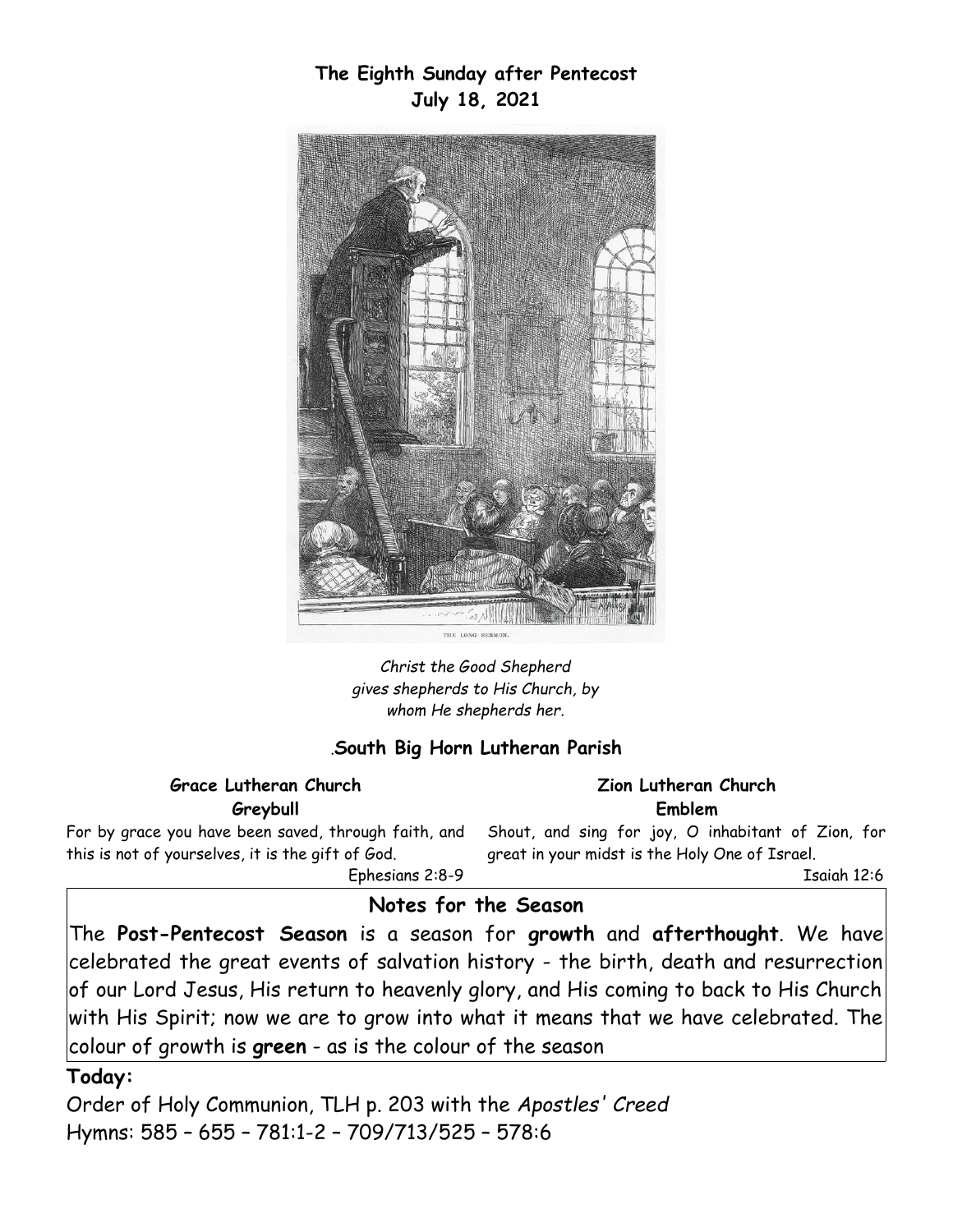# **About Holy Communion**

In the Sacrament we are made one with the risen Christ, and with each other. According to Holy Scripture, oneness in faith and confession is a precondition for such unity. As such, only Christians who share our faith and confession, and who therefore belong to congregations in the fellowship of the Lutheran Church-Missouri Synod, will commune in our church. **Visitors wishing to receive the sacrament** please speak with Pastor prior to the service. We ask that our guests be respectful of our faith. **We sincerely welcome our visitors**; we assure you that we uphold this practice *also* out of concern for *your* spiritual welfare, and that our Pastor would love to study Scripture with you and help you embrace the full counsel of God, so that we can celebrate the Sacrament in a manner pleasing to God and beneficial for us all.

# **Just so we do not forget:**

*What do you believe about the Office of the Keys?*

I believe that when the called ministers of Christ deal with us by His divine command, in particular when they exclude openly unrepentant sinners from the Christian congregation and absolve those who repent of their sins and want to do better, this is just as valid and certain, even in Heaven, as if Christ our dear Lord dealt with us Himself. *Of the Small Catechism*

**This is our faith** *– from the Confessions of our Church*

Out of His immense goodness and mercy, God provides for the public preaching of His divine eternal Law and His wonderful plan for our redemption, that of the holy, only saving Gospel of His eternal Son, our only Saviour and Redeemer, Jesus Christ. By this preaching He gathers an eternal Church for Himself from the human race and works in people's hearts true repentance, knowledge of sins, and true faith in God's Son, Jesus Christ. By this means, and in no other way (i.e., through His holy Word, when people hear it preached or read it, and through the holy Sacraments when they are used according to His Word), God desires to call people to eternal salvation. He desires to draw them to Himself and convert, regenerate, and sanctify them.

 *Formula Concord, the Solid Declaration*

**No Penitence and Prayer Worship this Friday**, as Pastor Tinglund is engaged elsewhere.

**No Evening Communion Worship** this Saturday, as Pastor Tinglund is engaged elsewhere.